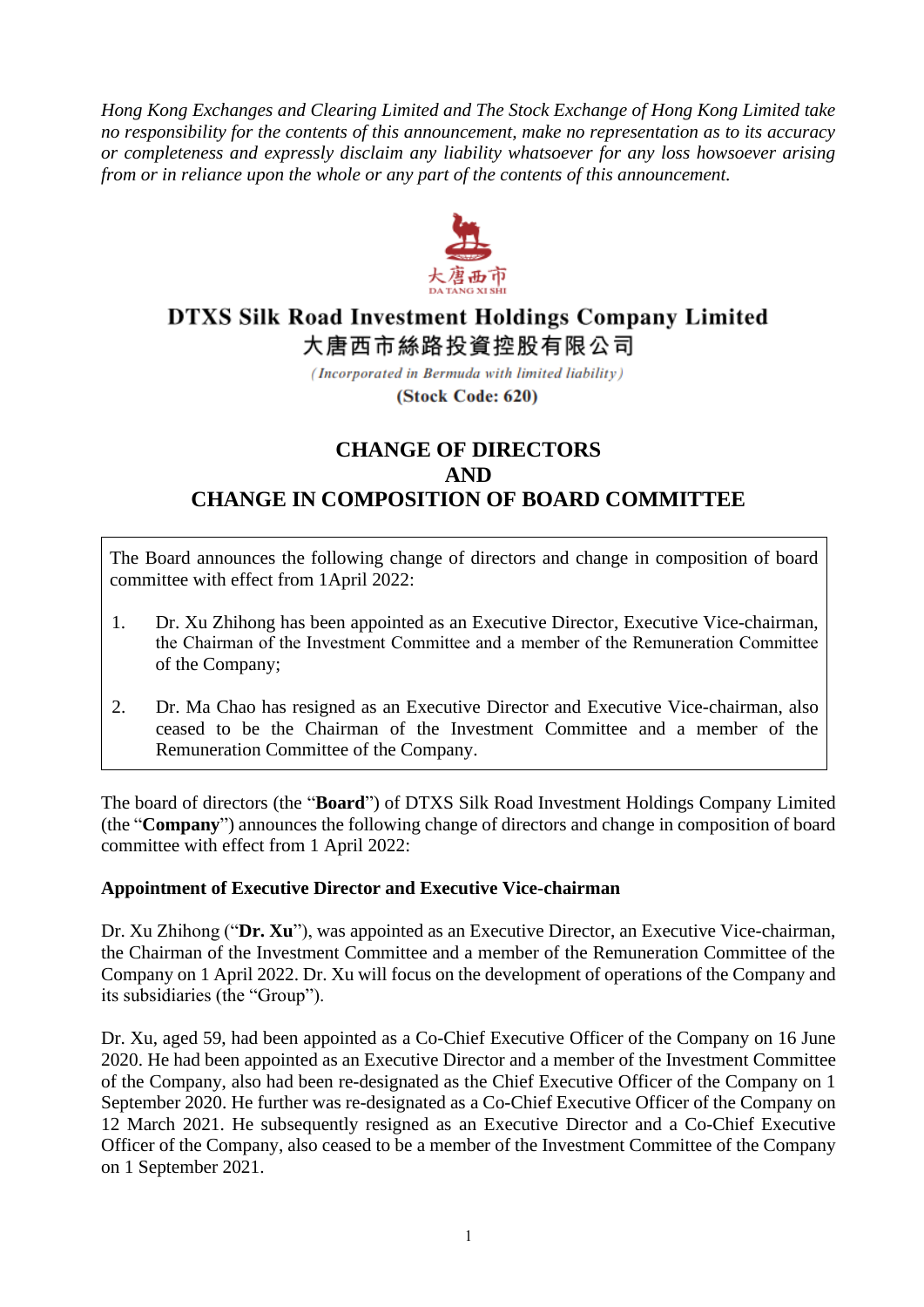Dr. Xu graduated from Anhui Finance and Trade Vocational College with a Bachelor of Economics degree, and then obtained a Master of Business Administration degree from Oklahoma City University and a Doctorate degree in Economics from Renmin University of China. He was the managing director of Wing Lung Bank Limited and general manager of the Financial Markets Department of Industrial and Commercial Bank of China, and has extensive experience in corporate financial planning. Dr. Xu was a director and deputy general manager of China Dive Company Limited (stock code: 300526), a company listed on the Shenzhen Stock Exchange, from 2 December 2019 to 3 June 2020. Dr. Xu has received the honour of Special Government Allowances of the State Council as a National Expert (國務院特殊津貼專家), and he has also served as a committee member of the Financial Products Committee of the People's Bank of China and a council member of the China Urban Financial Society.

Pursuant to the appointment agreements between Dr. Xu and the Company, the term of his appointment as Executive Director is for an initial term of one year and there is no specified term for his appointment as Executive Vice-chairman. The appointment agreements can be terminated by either party giving one month's written notice. Dr. Xu's appointment of Executive Director is subject to retirement by rotation and re-election in accordance with the bye-laws of the Company and the Listing Rules. Pursuant to the terms of appointment, Dr. Xu is entitled to an aggregate annual remuneration of HK\$3,000,000. Dr. Xu's remuneration is recommended by the Remuneration Committee of the Company and determined by the Board with reference to his duties and responsibilities with the Company and prevailing market conditions.

As at the date of this announcement, save as disclosed above, Dr. Xu (i) does not have any interest in the shares of the Company within the meaning of Part XV of the SFO; (ii) does not have any relationship with any director, senior management, substantial or controlling shareholder of the Company; (iii) does not hold any other positions with the Company and/or its subsidiaries; and (iv) does not hold any directorship in the last three years immediately preceding the date of this announcement in public companies, the securities of which are listed on any securities market in Hong Kong or overseas.

Save as disclosed above, there is no other matter relating to the appointment of Dr. Xu that needs to be brought to the attention of the shareholders of the Company and there is no other information that should be disclosed pursuant to Rule  $13.51(2)(h)$  to (v) of the Listing Rules.

The Board would like to extend its welcome to Dr. Xu on their new appointment.

#### **Resignation of Executive Director and Executive Vice-chairman**

Dr. Ma Chao ("**Dr. Ma**") has resigned as an Executive Director and an Executive Vice-chairman of the Company, also ceased to be the Chairman of the Investment Committee and a member of the Remuneration Committee of the Company due to his other business commitments with effect from 1 April 2022.

Dr. Ma confirmed that he has no disagreement with the Board and there is no other matter in relation to his resignation that needs to be brought to the attention of the shareholders of the Company and The Stock Exchange of Hong Kong Limited.